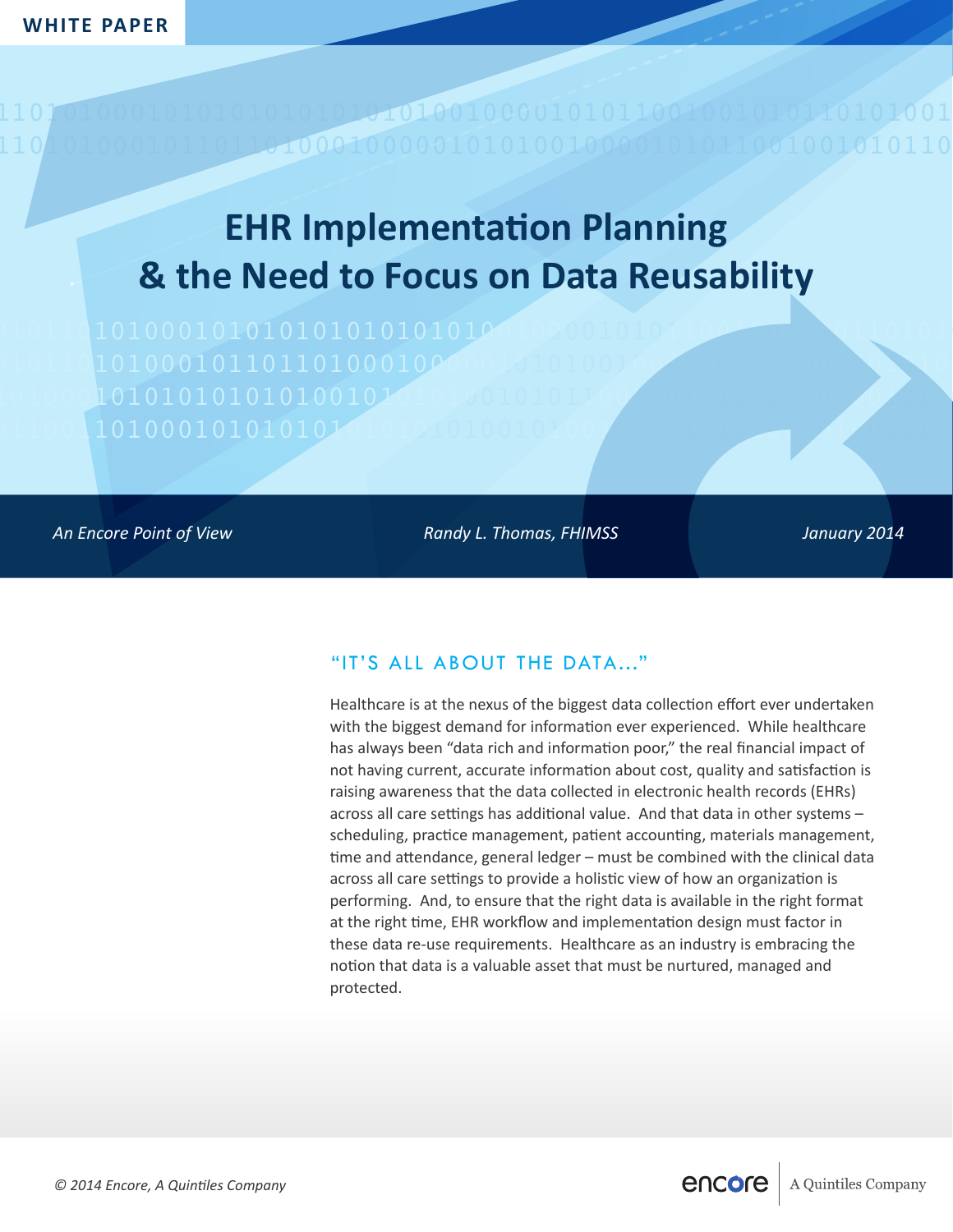01010001011010100010101010101010101001000010101100100101011010100101  $\bigcirc$  1  $\,$  "source system" for report- $\bigl\lrcorner$   $\bigl\lrcorner$ *The re-usability of data is using data captured in any ing, measurement and analytics.*

 $\overline{0}$  $\overline{a}$  $\frac{1}{\sqrt{2}}$  data is needed to measure and analyze what is import-010110101000101010101010100101010100101011001001010110101001011001010 010001011001101000101010101010101010010100101011010100101000010101100 *You need to know what data is needed to measure and analyze what is important and to ensure data can be consistently, reliably and accurately captured at the point of origin.*

# "IT'S ALL ABOUT THE DATA..." cont'd

Harnessing the intrinsic value of data across a healthcare enterprise is a  $\frac{p}{q}$  any  $\frac{p}{q}$  journey, though, and not a task. It requires the perspective of time and the realization that the foundation established today must be sound extensible realization that the foundation established today must be sound, extensible port  $110$  and scalable. It also requires the recognition that leveraging data as an enterprise asset and being able to turn it into actionable information is not only about technology; people and process are equally important and perhaps more difficult to align. And while there are certain fundamentals that apply to all organizations, any approach to managing enterprise data must fit the size, scope and culture of an organization. One thing to keep in mind, however, is that the use of data to support measurement, reporting and analytics always begins at the point when the data is initially captured. The single biggest source of enterprise data is the EHR; and with many organizations embarking 01010001011010100010101010101010101001000010101100100101011010100101 on their first EHR implementation or preparing to migrate to a different EHR, keeping in mind the secondary use of the data captured as a by-product of care 01010001011010100010110110100010000010101001000010101100100101011010 delivery should be one facet of implementation decision-making.

Implementing an enterprise-wide EHR is a massive, complex undertaking. The 010001011001101000101010101010101010010100101011010100101000010101100 needs of many stakeholders must be considered when defining the build requirements; workflow must support ease-of-use and not interfere in patient care delivery and related work processes. Many implementation decisions focus on driving clinician adoption to ensure both quality and efficiency objectives are met (not to mention regulatory requirements related to Meaningful Use). With all the multi-threaded work streams and decision processes involved in planning and executing an EHR implementation, the re-usability of the captured data frequently falls out of scope.

### **Re-usability of data? What IS that?**

Quite simply, using data captured in any "source system" (e.g., EHR, admitting/discharge/transfer [ADT], materials management, patient accounting, registration, operating room, emergency department, etc.) for reporting, measurement and analytics. Re-using the data captured in these source systems accelerates the value realized from implementing these systems and supports a virtuous cycle of performance improvement across the enterprise. It all relates to the old adage "you can't manage what you don't measure;" you can't measure something if you don't have the right data. And that leads back to the decisions made in implementing EHRs and other systems. You need to know what data is needed to measure and analyze what is important to the organization and ensure that data can be consistently, reliably and accurately captured at the point of origin (e.g., at registration, in the care process).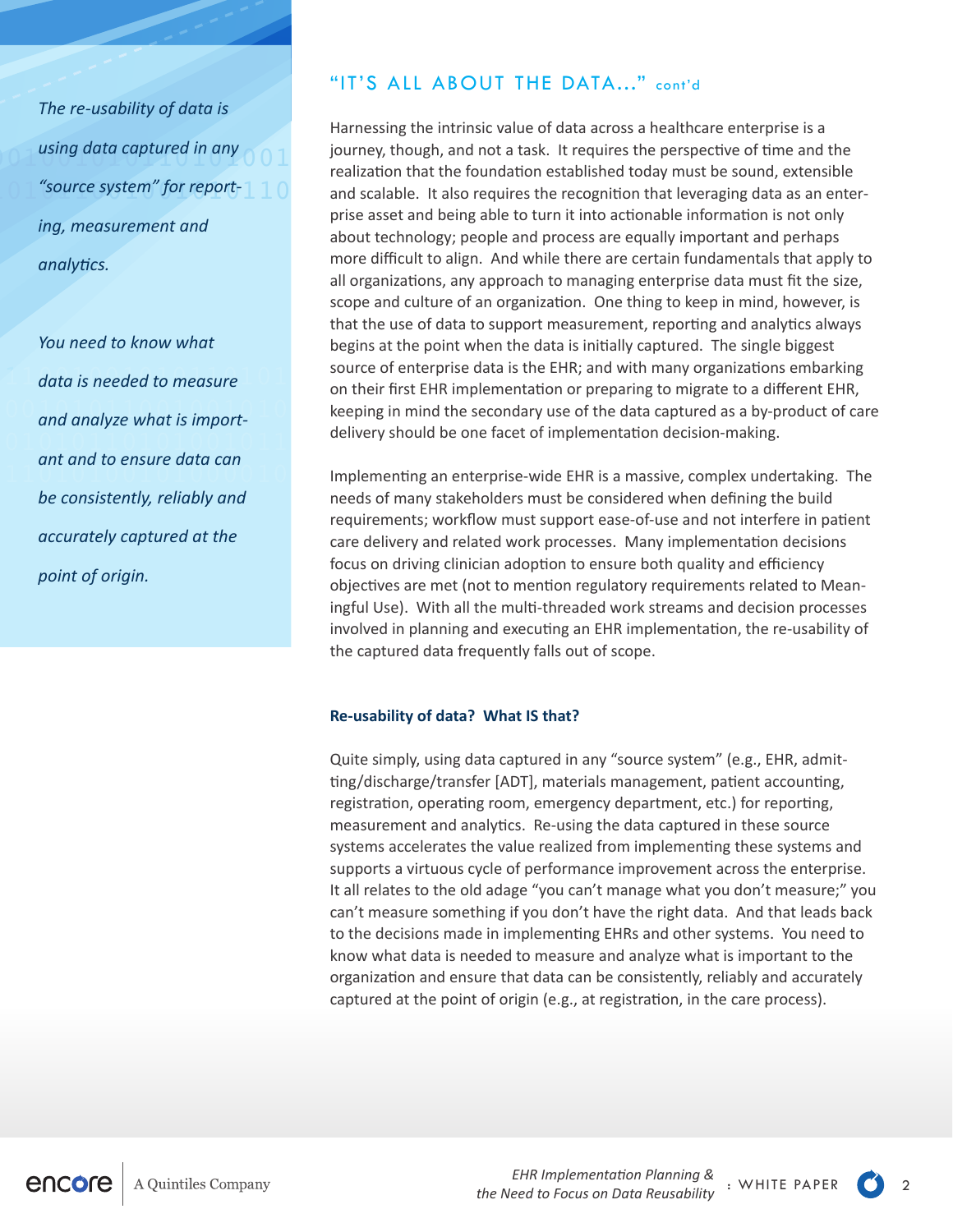001 the end in mind.  $10101001$  $0.01011001001010101$ *It is helpful to begin with the end in mind.*

# "BEGIN WITH THE END IN MIND"

### **Take a simple example – patient temperature**

101001<br>Most EHRs have a discrete field where patient temperature MAY be entered  $010110$  (i.e., a specific place in the EHR where patient temperature is entered in a specific numeric format – xxx.x in Fahrenheit or xx.x in Celsius). But most EHRs don't "enforce" that temperature be entered in this field; the "requirement" that temperature be entered in the specific field is a decision made during implementation. Frequently, organizations also allow temperature to be documented in progress notes or other text fields to allow flexibility in workflow. So, while the information is available to care givers when reviewing the patient chart, the temperature value (along with the associated date and time stamp) are not always in the same place for a given patient; sometimes it's in<br>the specific field while other times it's in the notes the specific field while other times it's in the notes. 01010001011010100010110110100010000010101001000010101100100101011010 01010001011010100010101010101010101001000010101100100101011010100101 01010001011010100010110110100010000010101001000010101100100101011010

#### *Why would this matter?*  $W$ hy wo $01$

**Why would this matter?**<br>If the physician or nurse can readily see the patient temperature – either in the hospital or physician office  $-$  what difference does it make that sometimes the specific field is used while other times the information is in a note? The reason is actually quite straightforward – if the data is needed for measurement, reporting or analytics, it's not reliably available from a consistent place. 010001011001101000101010101010101010010100101011010100101000010101100

#### *Imagine if…*

Your organization wanted to use patient temperature as part of an automated infection surveillance program. You might want to identify patients with temperatures over a certain value with no culture ordered or with no antibiotic ordered and send an alert to a clinician to evaluate a possible infection. Or, you might want to track how quickly patient temperature is brought back to normal after starting antibiotic therapy to measure effectiveness of the selected treatment.

If patient temperature isn't always available in the same place, it can't be reliably re-used to support this measurement. If sometimes it's in the structured field and other times in the notes, there will be gaps in the data that could lead to erroneous conclusions about patient care. To accurately track patient temperature, the implementation of your EHR needs to reinforce consistent capture of the data in the correct field.

This is just one example; and patient temperature may not be the most important data element for your organization to track discretely but there are data elements every organization needs to support measurement, reporting and analytics.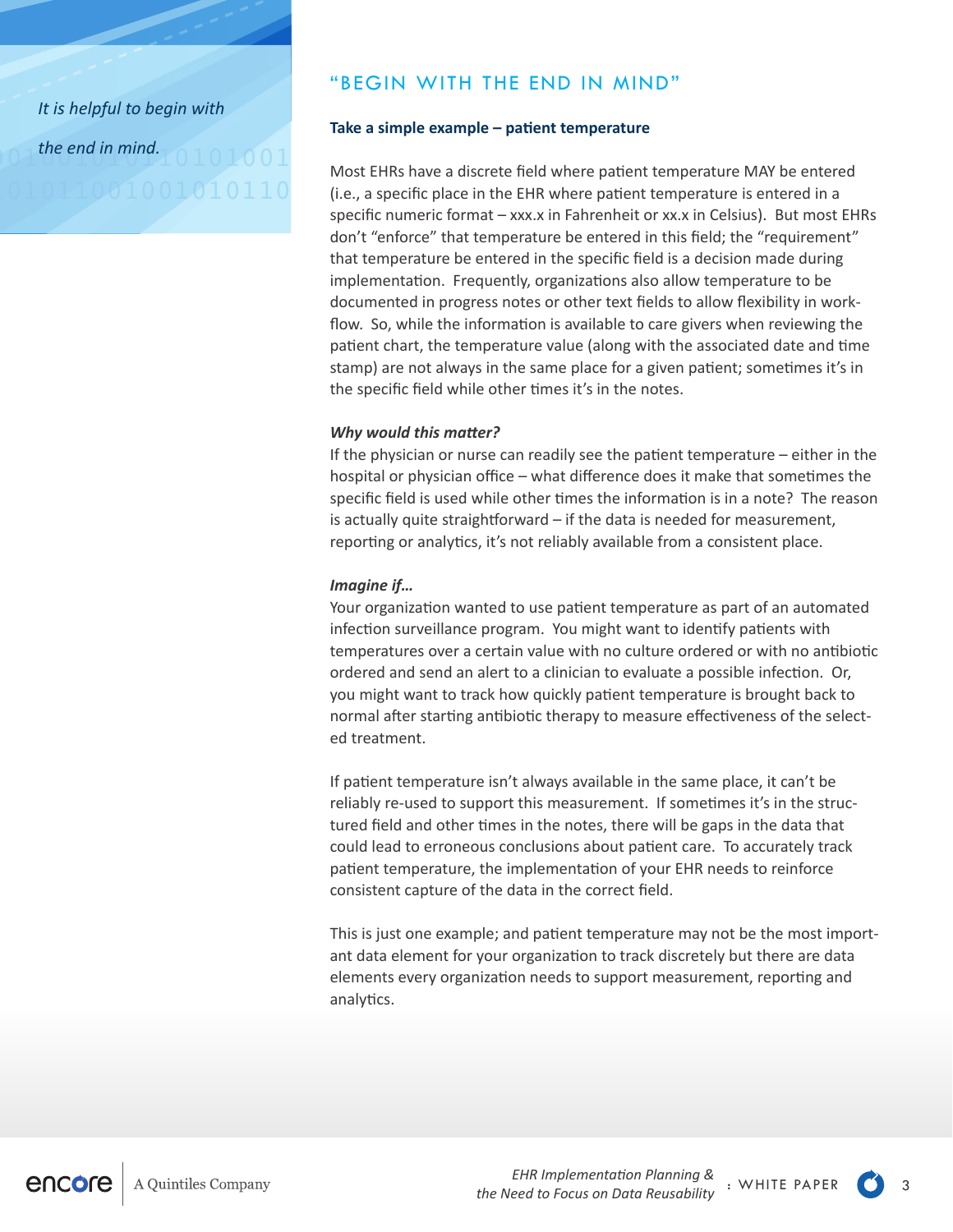$0.0010$  Use-certified system does  $0.01$  $\sqrt{01}$ not automatically $\sqrt{010110}$ 01010001011010100010101010101010101001000010101100100101011010100101 01010001011010100010110110100010000010101001000010101100100101011010 *Having a Meaningful Use-certified system does not automatically guarantee all the data needed to meet reporting requirements is captured discretely and consistently. Some detective work is required.*

> *This involves collaboration across a multi-disciplinary team and creating the "data chain of trust."*

# BALANCE EASE-OF-USE WITH DATA REUSABILITY

It is unrealistic to expect that every bit of data about a patient should be  $\frac{does}{10001}$  captured in a discrete form for re-use. There needs to be a balance between summerting ease-of-use in the appropriate workflow and the availability of data supporting ease-of-use in the appropriate workflow and the availability of data  $\overline{010110}$  for reusability. A good way to strike this balance is to create a list of data elements your organization agrees are necessary for analytics. Frequently this initial list of data elements is driven by the metrics required to support Meaningful Use (MU) utilization and quality eMeasure reporting. Because of the leeway allowed in making implementation decisions, having an MU-certified system does not automatically guarantee all the data needed to meet reporting requirements is captured discretely and consistently. Some detective work is required; it starts with identifying the data needed for each metric and continues by tracing the journey of that data back to the source system and continues by tracing the journey of that data back to the source system and<br>ensuring each data element is captured as expected in the intended workflow. **010** This requires collaboration across a multi-disciplinary team involving experts in quality reporting, data analysis and clinical (or operational) workflow. 01010110101001011 quality re

 $\overline{010}$  The resulting inventory of data elements will likely be shorter than anticipated. Most (if not all) metrics require some data about the patient – patient demographics. So there is a good bit of repetition of this type of data; once you've accounted for a data element, it's in the inventory and available for use as many times as needed. And as you progress through the list of metrics, there will be fewer and fewer net new data elements you need to account for.  $01001010101000010$ 

### **"Data Chain of Trust"**

Once you've created your inventory of data elements, you need to identify where each data element can be captured in the source system (e.g., EHR, ADT, etc.). This is the "data chain of trust." Going through this process it is critical that you work across the inevitable silos of EHR implementations. As stated above, EHR implementations are complex and multi-threaded. Different implementation teams could be making contradictory decisions about data capture that do not adversely affect patient care but DO impact the reusability of the data. Discussion and compromise will be needed to design workflow that both supports ease-of-use and captures data reliably and consistently.

To ensure you're making coordinated decisions, you need to involve all the various teams – nursing, physician, lab, pharmacy, imaging, registration, scheduling, etc. – in "interlock" sessions. And you need to document all the decisions that support the "data chain of trust" for each data element for each metric so as system refinement occurs you know the consequences of changing how a particular data element is captured. Sometimes in this decision process, organizations decide that the trade-off between ease-of-use and data reusability is too great and will opt for ease-of-use. These decisions need to be documented and communicated as well so expectations about what can be measured and analyzed can be managed.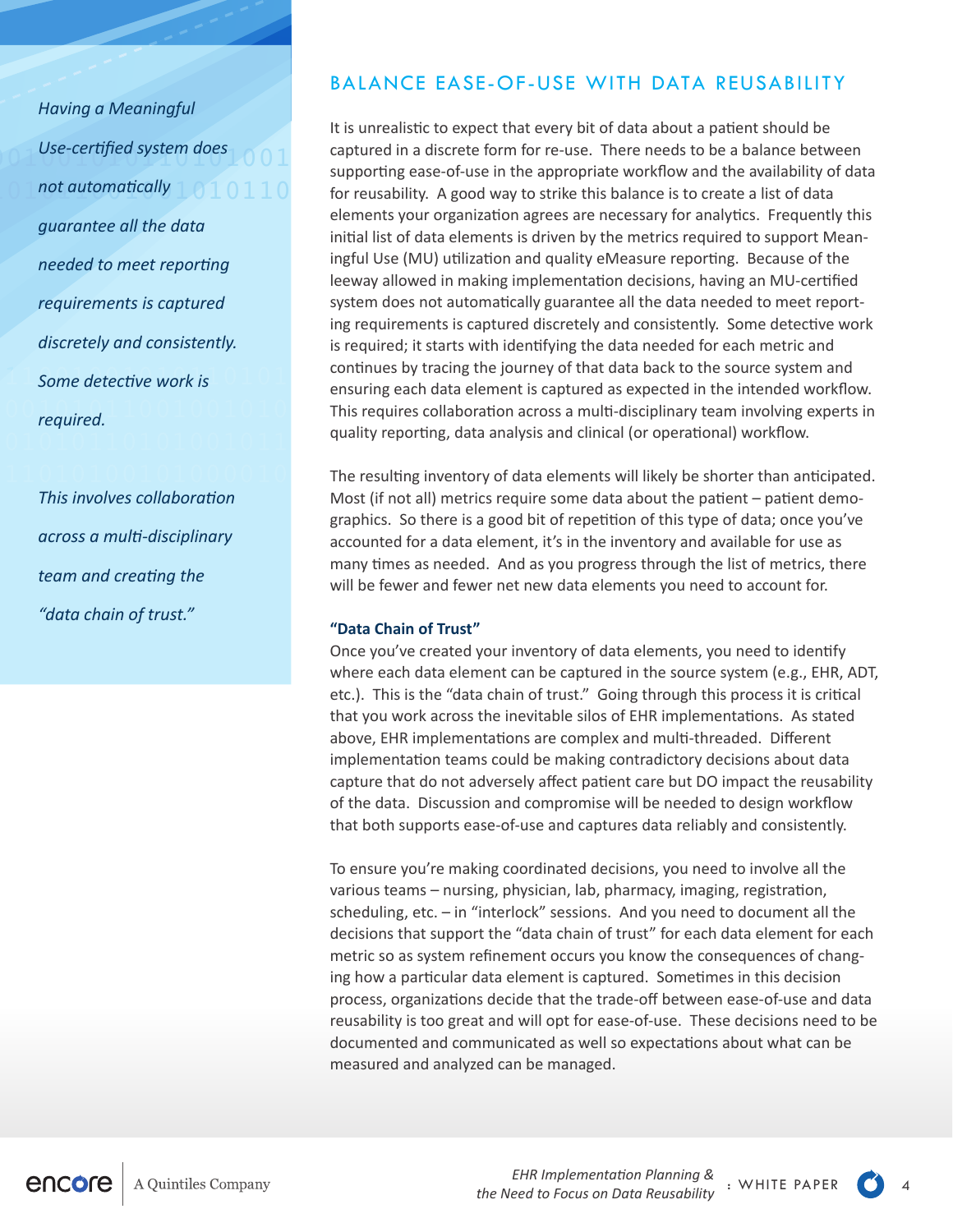$\log$  begin when data is consis-  $\sim$  0  $1$  $\hbox{\texttt{0}}$  tent and reliable.  $\hbox{\texttt{1}}010110$ *Value acceleration can begin when data is consistent and reliable.*

01010001011010100010101010101010101001000010101100100101011010100101 data enables that consis-<br>follow  $\frac{1}{\sqrt{2}}$  efficiency  $10<sub>10</sub>$   $10<sub>10</sub>$   $10<sub>10</sub>$   $10<sub>10</sub>$   $10<sub>10</sub>$   $10<sub>10</sub>$   $10<sub>10</sub>$ *Applying sound data governance principles and implementing a data profiling discipline to monitor the data enables that consistency and reliability.*

> *Improving organizational performance requires a focus on data reusability –aggregated data to analyze how a process might change.*

# VALUE REALIZATION & DATA

 $\frac{1895}{10001}$  will be captured in the source systems, data can start flowing into a measure-10110 organizations – from custom data warehouses to purpose-built applications – With your documented inventory of data elements married to how that data ment and analytics environment. There are multiple options available to but the common need for all of them is consistent, reliable data. Applying sound data governance principles (see Enterprise Data in Healthcare: An Untapped Asset for Performance Improvement Analysis and Measurement<sup>1</sup>) and implementing a data profiling discipline to monitor the data (see The Role of Data Profiling in Health Analytics<sup>2</sup>) will ensure that consistency and reliability. This is where value acceleration begins.

01010001011010100010101010101010101001000010101100100101011010100101 While MU compliance may be the first reason many organizations focus on data reasonity, improving performance across the organization quickly<br>follows. Using metrics to determine opportunities for improved quality or efficiency, organizations can then use the aggregated data to analyze differenc-<br>existency of the aggregated data to analyze differenc-010001011001101000101010101010101010010100101011010100101000010101100 data reusability, improving performance across the organization quickly es in workflow, resource utilization and outcomes to determine how process might change.

### **Sepsis Mortality Rate Example**

For example, your organization might currently have a sepsis mortality rate of 13.25%. Wanting to lower this rate you first need to understand what the current state is and then where you might initially focus your intention to achieve improvement.

### *Define the Population.*

You might start with one year of data identifying all patients with a final diagnosis of Sepsis (ICD-9 = 995.51). Next, you might profile the population to see what characteristics are prominent – average age, admit type, discharge disposition – and discover that the average age was 59, 97% were admitted urgently or emergently, 76% were admitted from home and 20% were discharged to hospice or expired.

Next, focusing on the expired population you might discover that this population – compared to the total Sepsis population – had the longest Length of Stay (LOS), longest Intensive Care Unit (ICU) LOS and the highest variable cost per case. The question then follows – what could be improved in the expired population?

*EHR Implementation Planning & the Need to Focus on Data Reusability* : WHITE PAPER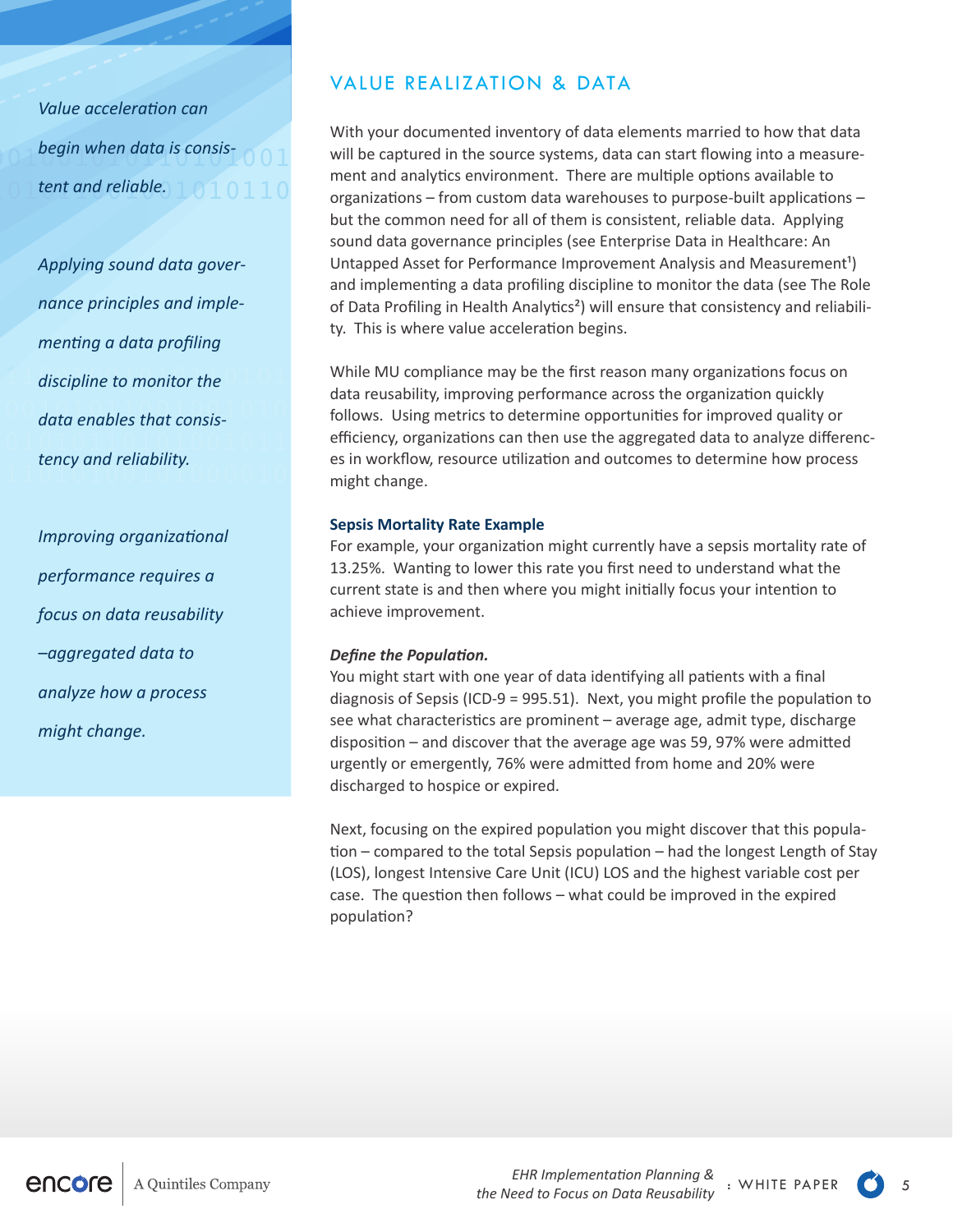on stand the current state and  $\frac{1}{0}01$  $\odot$  1 then where you might  $1\,0\,1\,1\,0$ *You first need to understand the current state and then where you might initially focus your intention to achieve improvement.*

- *Define the population*
- **1 Analyze the data**  $\begin{bmatrix} 1 & 0 & 1 & 0 \end{bmatrix}$ *• Analyze the data*
- $\bullet$  Interpret the data *• Interpret the data*
- $\frac{1}{2}$ *• Identify improvement opportunities*
	- *Apply the knowledge*



<sup>010001011001101000101010101010101010010100101011010100101000010101100</sup> *Figure 1. Average LOS and Variable Cost per Case*

### *Analyze the Data.*

To determine what might influence improved outcomes, you could investigate the following areas:

- Order set usage
- Physician differentiation based on volumes related to outcomes
- Infectious disease consults and timing
- Antibiotic usage

Your analysis of Sepsis order set usage revealed a low utilization overall but an even lower usage among those patients who expired.

- Only 7% (n=12) of Sepsis patients used the Sepsis order sets; only 1 patient that expired was ordered the Sepsis order set.
- 22% (n=39) of Sepsis patients were never ordered an order set
- 29% (n=52) of Sepsis patients were ordered order sets other than Sepsis, infection related or ICU



*Figure 2. Order Set Use*

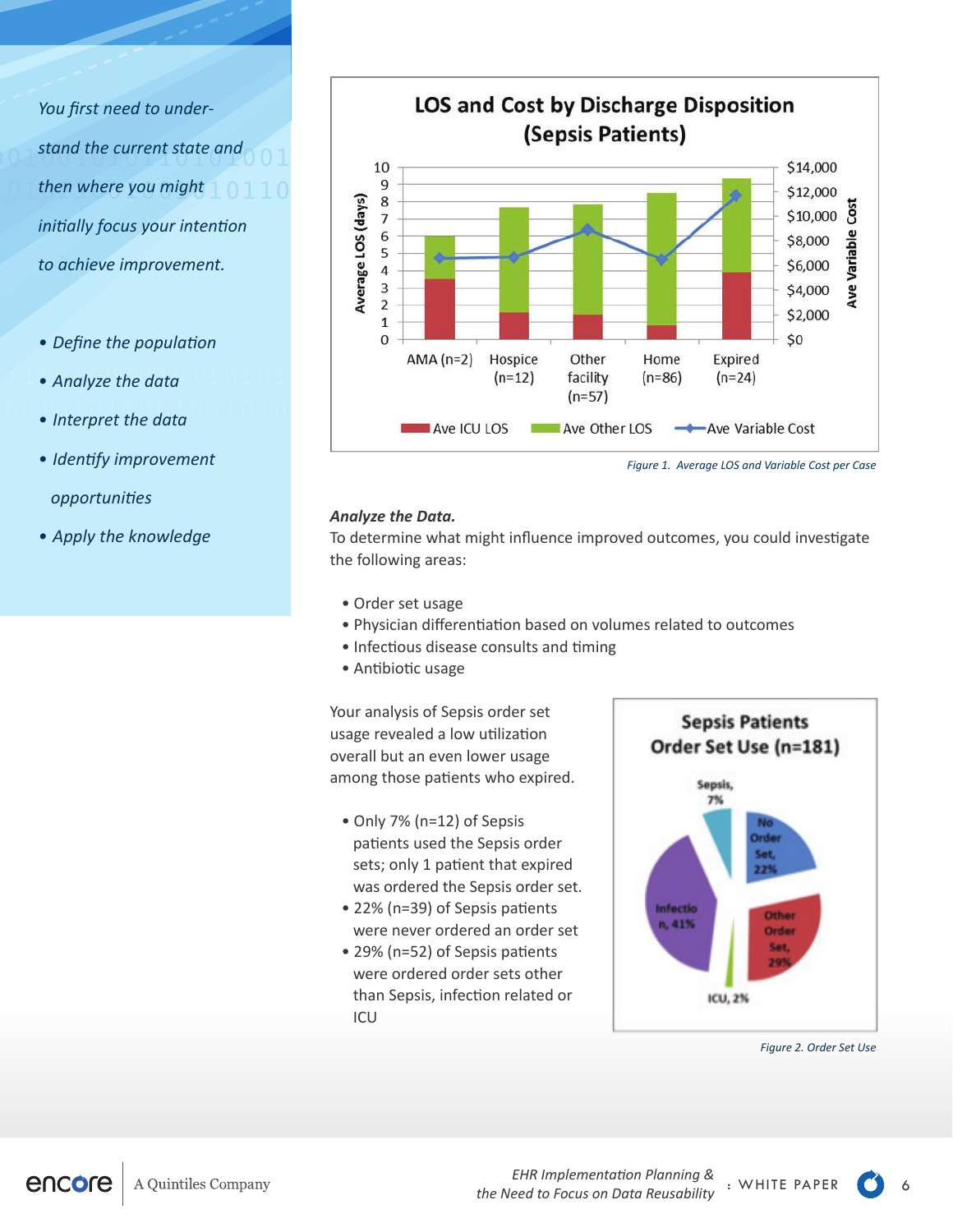$0$  1 <sup>by the availability of  $101001$ </sup>  $\hbox{\large\it o}$  1 reliable data to measure  $\hbox{\large\it o}$   $1$   $\hbox{\large\it 1}$   $\hbox{\large\it 0}$ *Value realization is enabled by the availability of reliable data to measure performance, evaluate where changes can occur and monitor results over time.*

### *Interpret the Data.*

Could lack of appropriate order set use be negatively affecting outcomes?

0 1 0 0 1 Next, looking at physician volumes and outcomes you discover that patients<br>cared for by high volume physicians had a shorter LOS and were less likely to IC 0  $110$  be transferred. It also appears that all physicians struggle with use of order Next, looking at physician volumes and outcomes you discover that patients sets – and no orders for Infectious Disease consults were found in the data. (Note – are these orders being captured discretely? This might require some additional data discovery.) With long ICU LOS for expired non-ICU patients, did Sepsis go unrecognized by low volume physicians?

1100100101011010101010<mark>physic</mark> physicians with lower patient volumes and a larger percentage or patients with<br>later antibiotic start times fell into the expired group. Finally, you evaluate the start times of antibiotic therapy and discover that physicians with higher patient volumes tended to start antibiotics sooner than physicians with lower patient volumes and a larger percentage of patients with



*Figure 3. Antibiotic Timing*

### *Identify Improvement Opportunities.*

Through this initial analysis you identify four concrete next steps that are practical, implementable and measurable – so you can determine if you are achieving the desired reduction in Sepsis mortality over time:

- Educate physicians on use of dedicated order sets for specific populations
- Evaluate early recognition criteria, such as vital sign changes and lab results so antibiotics can be given sooner
- Evaluate appropriate antibiotic therapy
- Evaluate internal consult/transfer policy so experienced physicians are involved in care

### *Apply the Data Knowledge.*

Beginning with a metric  $-$  Sepsis mortality rate  $-$  you then use the available data to determine where you can positively influence performance to reduce that rate. The result is improved value realized by the organization through better quality and lower cost. This value realization is all enabled by the availability of reliable data to measure performance, evaluate where changes can occur and monitor results over time.

encore A Quintiles Company

*EHR Implementation Planning & the Need to Focus on Data Reusability* : WHITE PAPER